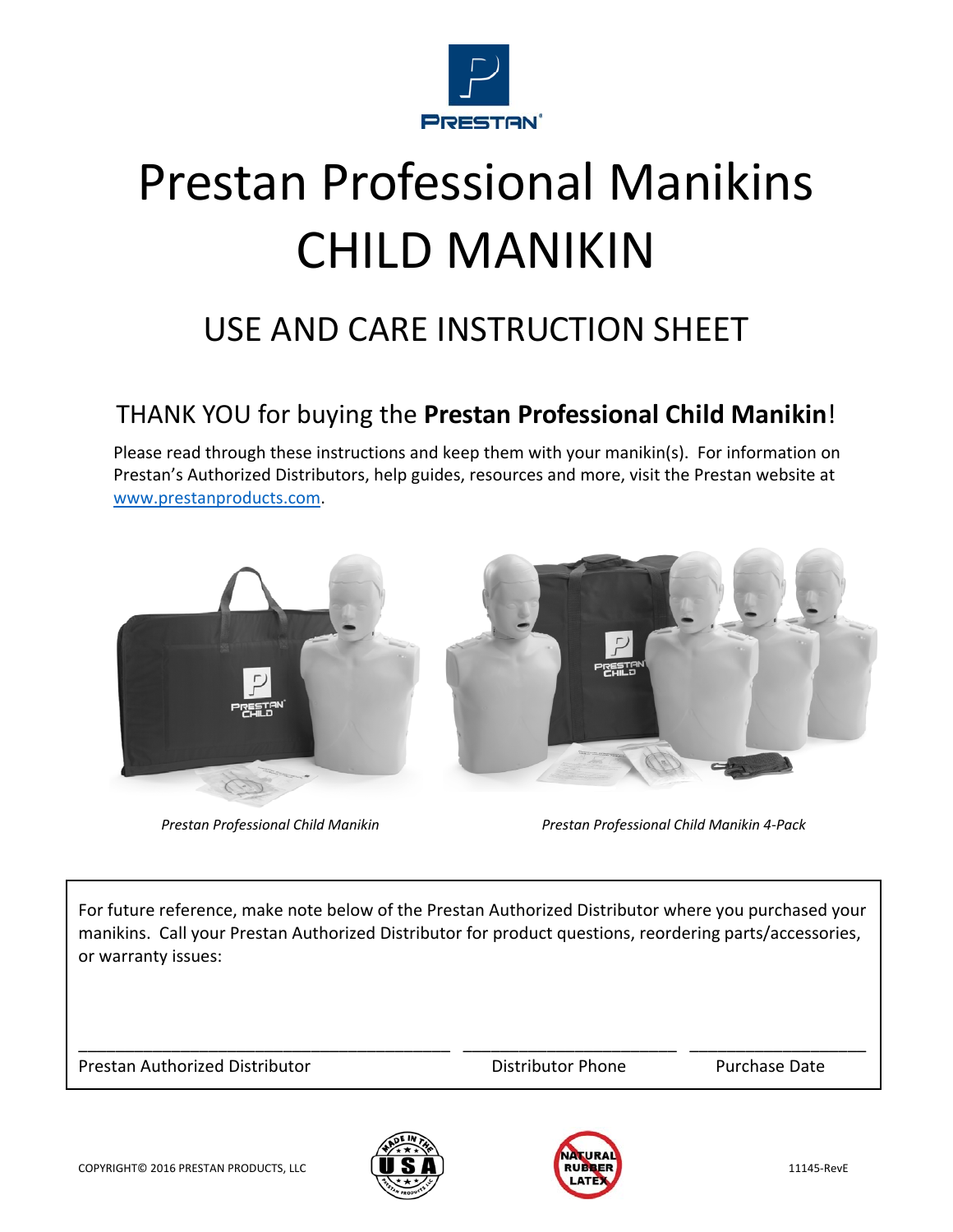

# MODELS COVERED BY THIS INSTRUCTION SHEET

| <b>PRODUCT#</b><br>(MODEL)                              | <b>MANIKIN</b><br><b>PACK</b> | <b>MANIKIN</b><br>QTY./SIZE      | <b>INCLUDED</b><br><b>CPR RATE</b><br>MONITOR(S) $*$ | <b>INCLUDED</b><br><b>CARRY CASE</b> | <b>INCLUDED</b><br><b>FACE-SHIELD/</b><br><b>LUNG-BAGS</b> |
|---------------------------------------------------------|-------------------------------|----------------------------------|------------------------------------------------------|--------------------------------------|------------------------------------------------------------|
| <b>PP-CM-100M</b><br>PP-CM-100M-MS<br>PP-CM-100M-DS     | <b>SINGLE</b>                 | 1 CHILD                          | <b>YES</b>                                           | SINGLE CASE                          | 10-PACK                                                    |
| <b>PP-CM-100</b><br><b>PP-CM-100-MS</b><br>PP-CM-100-DS | <b>SINGLE</b>                 | 1 CHILD                          | <b>NO</b>                                            | SINGLE CASE                          | 10-PACK                                                    |
| PP-CM-400M<br>PP-CM-400M-MS<br>PP-CM-400M-DS            | 4-PACK                        | 4 CHILD                          | <b>YES</b><br>1 PER MANIKIN                          | 4-PACK CASE w/strap                  | 50-PACK                                                    |
| PP-CM-400<br><b>PP-CM-400-MS</b><br><b>PP-CM-400-DS</b> | 4-PACK                        | 4 CHILD                          | <b>NO</b>                                            | 4-PACK CASE w/strap                  | 50-PACK                                                    |
| <b>PP-FM-300M</b><br>PP-FM-300M-MS<br>PP-FM-300M-DS     | COLLECTION **                 | 1 ADULT,<br>1 CHILD,<br>1 INFANT | <b>YES</b><br>1 PER MANIKIN                          | COLLECTION CASE w/strap              | 10-PACK PER<br><b>MANIKIN</b>                              |
| <b>PP-FM-500M</b><br>PP-FM-500M-MS<br>PP-FM-500M-DS     | FAMILY PACK **                | 2 ADULT,<br>1 CHILD,<br>2 INFANT | <b>YES</b><br>1 PER MANIKIN                          | FAMILY PACK CASE w/strap             | 10-PACK PER<br><b>MANIKIN</b>                              |

#### **REGARDING THE ABOVE CHART AND THE CONTENTS OF YOUR ORDER:**

\* The **CPR Rate Monitor** (*Rate Monitor, CPR Monitor, Monitor)* is a patented feedback feature for **Prestan Professional Manikins** that consists of an LED light bank that responds to compressions (see the section on the CPR Rate Monitor). The CPR Rate Monitor is pre‐installed in the left shoulder of the Child manikin, with batteries for the Monitor already installed. Batteries are provided as a courtesy and are not a warrantied item. If you purchased the Prestan Professional Manikin without the CPR Rate Monitor and later decide you would like one, it may be ordered separately from your Prestan Authorized Distributor and easily installed. Installation instructions may be found in the Resources section of www.prestanproducts.com.

\*\* **The Prestan Collection** and **Prestan Family Pack** also include **Prestan Professional Adult and Infant Manikins**. These have separate Instruction Sheets that are included with the manikins or can be accessed at www.prestanproducts.com.

**Available Skin Tones:** Any of the above models may be available in one of three Skin Tones:

- A model number without a suffix signifies our original Light Skin Tone
- A model number with a "**‐MS**" at the end (i.e. PP‐AM‐100M‐MS) signifies a Medium Skin Tone
- A model number with a "**‐DS**" at the end (i.e. PP‐AM‐400‐DS) this signifies Dark Skin tone

**Black Felt Dots** are included on a strip for optional use with Child Manikins. These may be adhered to the underside of the manikin torso to help prevent sliding on slippery floor surfaces.

If anything is missing, please contact the Prestan Authorized Distributor where you made your purchase.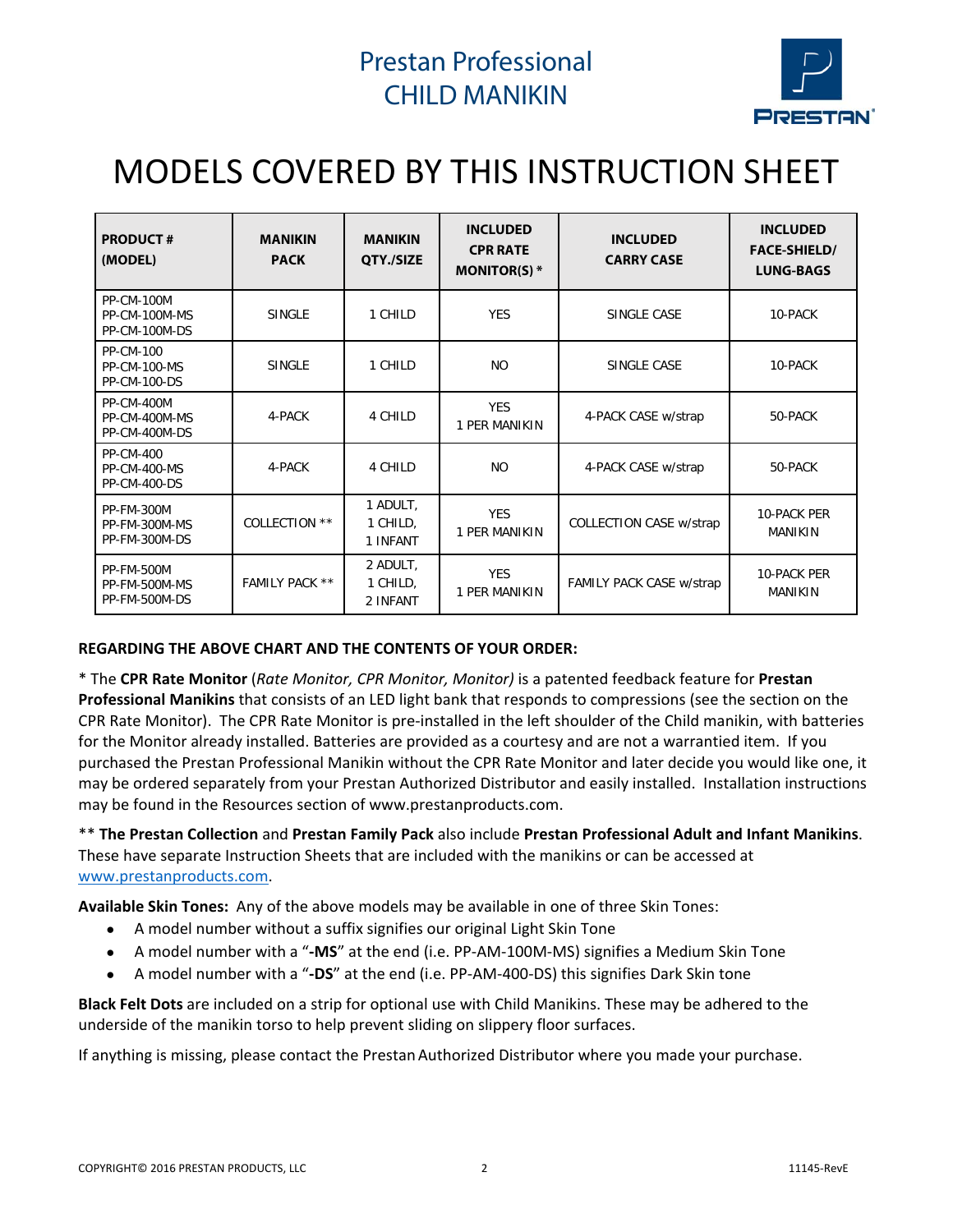

# CLEANING

- The face and the body skin of the Prestan® Professional Manikin is made out of the same material and can be cleaned in the same manner.
- If the material becomes dirty, clean with a mixture of soap and water. If the area is extremely dirty, common household cleaners such as Formula 409<sup>°</sup>, Windex<sup>°</sup> or Vim<sup>®</sup> may be used. Non-bleach wipes such as Clorox<sup>°</sup> or Lysol® disinfecting wipes are convenient and work well. It is recommended that the use of these cleaners be done cautiously with minimum amount of abrasion to insure the life of the skin.
- A melamine foam eraser such as Mr. Clean® Magic Eraser® or Scotch‐Brite™ Easy Erasing Pad may be used cautiously for stains.
- Cleaners containing wax, oil, or citrus (d-Limonene) are not recommended.
- Any cleaner not listed/recommended above may be tested in a non-visible area of the manikin. Open the manikin's torso chest and test the cleaner on the underside. Monitor for 24 hours. Should there be an undesirable reaction, the cleaner should not be used on the manikin.
- The face skin may also be sanitized with alcohol wipes or soaked in a solution of 1/4 cup bleach mixed with one gallon of water for 10 minutes. Between student uses, the instructor (or student) may clean the faces off with an alcohol wipe as an extra measure of safety.
- Don't forget to wipe the upper chest foam and skin in the same way in order to sanitize the inside of the manikin as well.
- Replacement skins for the face and torso may be purchased from your Prestan Authorized Distributor.

# STORAGE

- Store the Prestan Professional Manikin(s) in the nylon carry bag(s).
- The manikin head should be removed for protection of the facial features, specifically the nose.
- For added protection, store the manikin inside the carry bag, and place the carry bag inside the original shipping box.
- Do not stack the manikins unless they are inside the original shipping box or other protective container.
- The nylon carry bag for the Prestan Professional Manikin(s) is not meant to store or transport belongings (i.e. books) in addition to the manikin(s) ‐ please use the carry bag only for the intended manikin(s) to prevent damage to the bag.
- Store the manikin(s) in a cool, dry area, at temperatures between 50°‐70° F and 50% relative humidity.
- For storage longer than 1 month, it is recommended that the batteries be removed from the CPR Rate Monitor (if the manikin has this feature).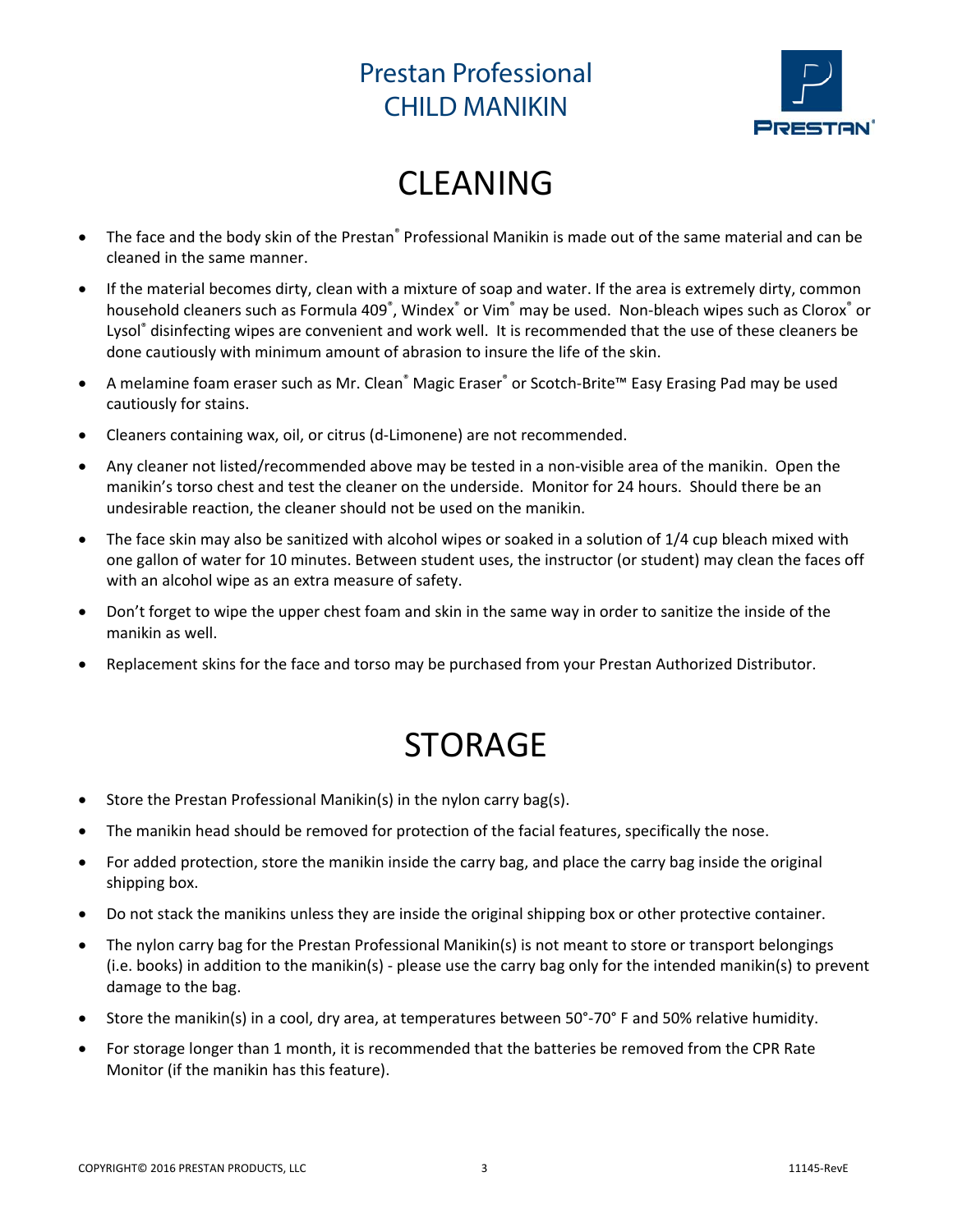

# CPR FEATURES

#### **FACE‐SHIELD/LUNG‐BAG FOR THE VISIBLE CHEST RISE**

- The Face‐Shield/Lung‐Bag (PP‐CLB‐10, PP‐CLB‐50) combines the Face Shield and the Lung Bag into a single, t-shaped airway for the manikin. Air goes in through the Face-Shield opening to inflate the Lung-Bag, which provides the visible chest rise in response to administered CPR breaths.
- Face‐Shield/Lung‐Bags are sized specifically to fit each Prestan Professional Manikin (Adult/Child/Infant) and are not interchangeable among the different manikin sizes.
- The Face-Shield portion covers the mouth of the manikin. It stays in place by hooking the ends onto buttons located at each side of the head under the ears.
- The Lung‐Bag portion is placed on the manikin chest (under the torso skin) and fills with air from administered CPR breaths. This provides a visual chest rise for the student.
- Face‐Shield/Lung‐Bags are a consumable item and should be changed depending on how they are used:
	- If breaths are being administered by mouth, either directly or via rescue mask adaptor, the Face-Shield/Lung‐Bag should be changed between classes due to accumulation of bacteria‐causing moisture inside the neck and bag. This change is advised for both sanitary and performance purposes.
	- $\circ$  If breaths are being administered by a manual resuscitator (BVM/Ambu bag), there is no need to change the Face‐Shield/Lung‐Bag.
- When a manikin is being shared by more than one student, it is recommended that each student be provided with their own sanitary and disposable mouth protector:
	- o If direct mouth contact is being used to give CPR breaths, students should be supplied with their own Face Shield (PP‐CFS‐50) (sold separately and disposable). The fitted Face Shield can be placed over the already‐installed Face‐Shield/Lung‐Bag on the mouth of the manikin when it is that student's turn to give breaths. Generic, non-fitted face shields may also be used, but may slide around on the mouth and possibly cover the mouth opening if not held in place.
	- o If rescue masks are being used to give CPR breaths, students should be supplied with their own Rescue Mask Adaptor (10076‐PPA, 10076‐PPA‐50) (sold separately and disposable). The adaptors can be inserted into any standard mask when it is that student's turn to give breaths.

#### **CPR CLICKER**

- The Clicker is the round disk in the center of the manikin's back.
- The Clicker works with compressions to provide an audible "click" when compression depth reaches 2" (the compression is able to continue to a 2.4" depth).
- The Clicker sends a signal to the CPR Rate Monitor (if the manikin has this feature) to allow it to provide feedback on compression speed (see CPR Rate Monitor – Guide)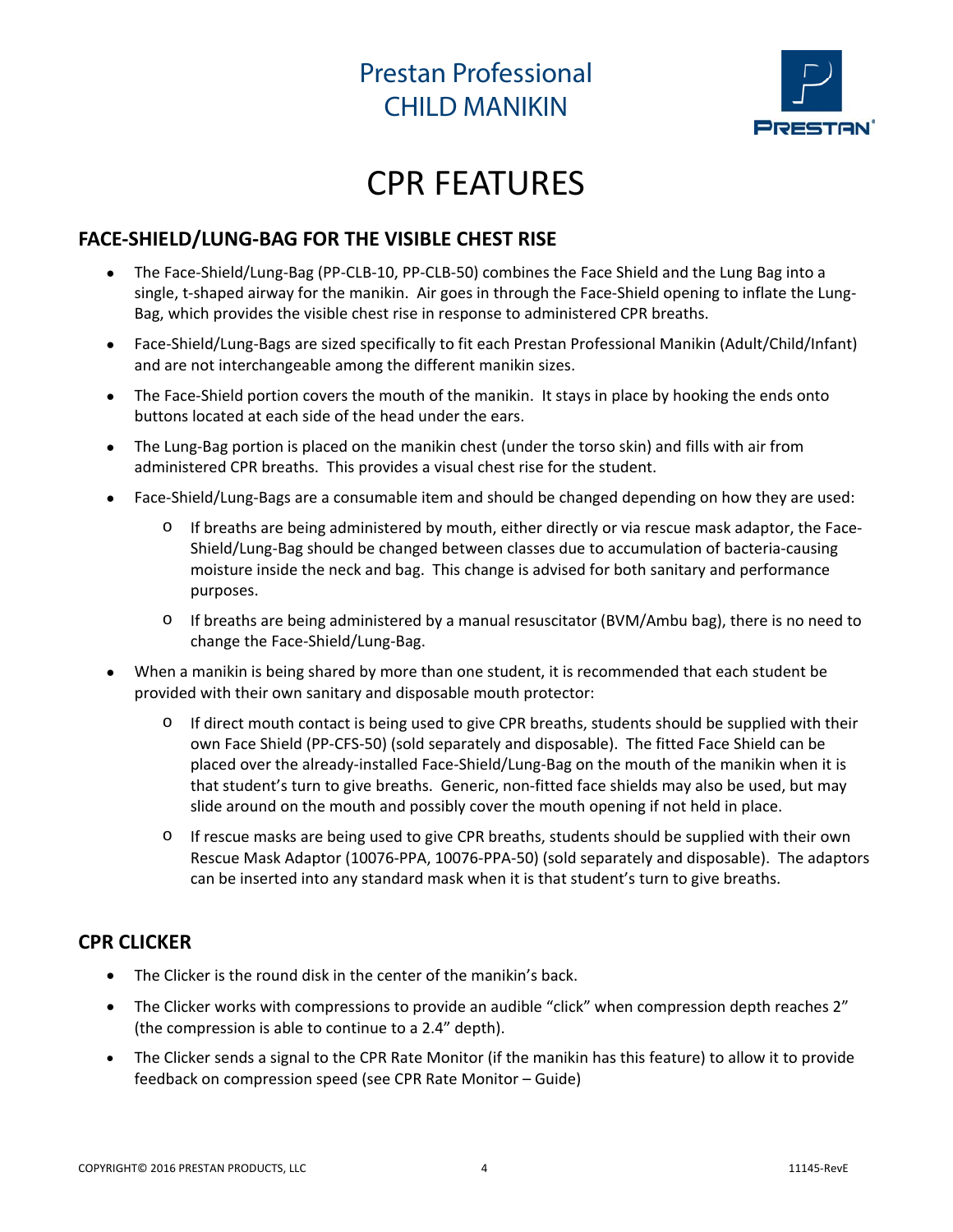

# CPR RATE MONITOR ‐ GUIDE

The CPR Rate Monitor is a patented feedback feature that comes pre‐installed (with batteries included) in the shoulder area of the Prestan Professional Child Manikin. If you have purchased a Prestan Professional Child Manikin without the CPR Rate Monitor and later decide you want this feature – it may be purchased and installed separately by contacting your Prestan Authorized Distributor.

The Prestan Professional Training Manikin CPR Rate Monitor has a unique way of monitoring both the depth of compressions and the rate of compressions:

At the first compression all four of the lights in the upper left shoulder will come on, indicating that the lights are working. (Figure 1)

If the lights do not light, make sure that the depth of compression is deep enough (you will hear a clicking sound). The lights will not work if the student is not compressing the manikin correctly.

Once a student begins chest compressions, the yellow light and the green lights will go out and, from zero to less than 60 compressions per minute, the red light will be on. (Figure 2)

As the student increases the rate of compressions and reaches 60 compressions per minute, a yellow light will come on until the student reaches 80 compressions per minute. (Figure 3)

As the student increases the rate of compressions and reaches 80 compressions per minute, the first green light will come on until the student reaches 100 compressions per minute. (Figure 4)

When the student reaches 100 compressions per minute, a second green light comes on, indicating that the recommended rate has been reached. (Figure 5)

If the student slows down, one of the green lights will go out indicating that the student needs to increase the rate of compressions.

Should compressions exceed 120 per minute, a yellow light will flash rapidly indicating the recommended cap has been reached. (Figure 6)

Always try to maintain the recommended speed between 100 and 120 compressions per minute as indicated by the 2 green lights.

If the student's depth of compression is not correct, at any time, all the lights will go off and the red light will blink.

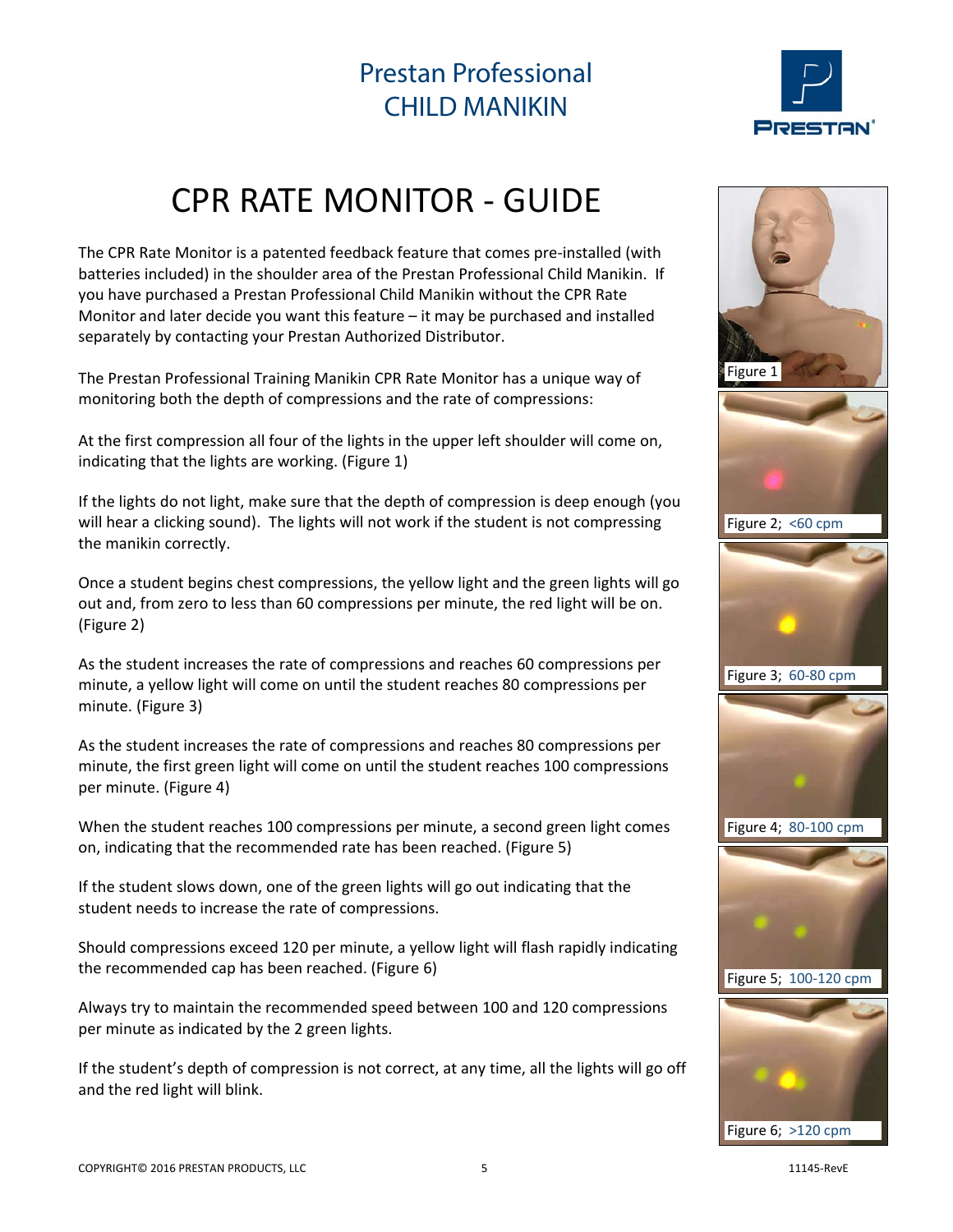

# FACE‐SHIELD/LUNG‐BAG INSTALLATION

- 1. Unlatch the torso of the Prestan Professional Manikin by popping the 'tabs' located at the top of the shoulders (Figure 1). Carefully lift the torso frame open by the neck. **Note: Do not pull on tabs (past popping the latch). Doing so may break the tabs or stretch out the frame over time, impairing the latching function.**
- 2. Attach the head to the torso by placing the neck of the head onto the two spindles on the neck portion of the torso (Figure 2).



Figure 1 Figure 2

- 3. Fold the Lung‐Bag portion of the Face‐Shield/Lung‐Bag (Figures 3a‐3d):
	- The Face‐Shield/Lung‐Bag has four 'dotted lines' printed on one side of the bag (along with an oval)
	- Using the four dotted lines, fold the Face‐Shield/Lung‐Bag into fourths, following the diagram below



- 4. Tilt back the head of the manikin (Figure 4).
- 5. Insert the folded Lung‐Bag into the mouth of the manikin (Figure 5).
- 6. Push the Lung‐Bag into the mouth until the bag exits through the neck of the manikin (Figure 6).
- 7. Grasp the Lung‐Bag and finish pulling it through the neck of the manikin (Figure 7).
- 8. Attach the Face‐Shield tabs to the 'buttons' located on the side of the manikin head (Figure 8).
- 9. Lightly pull down on the Lung‐Bag to help open the mouth hole on the Face‐Shield.
- 10. Then position the Lung-Bag on top of the compression plate (the hard plastic circular piece found on top of the torso foam core) with the circular imprint on the Lung‐Bag aligning with the compression plate (Figure 9).
- 11. With proper positioning, the neck of the Face-Shield/ Lung‐Bag will have slack. Make sure it is not twisted.
- 12. Close the torso and secure the latch by pushing on the shoulder tabs until they snap into place.



Figure 4 Figure 5





Figure 6 Figure 7



Figure 8 Figure 9

 $\widehat{(\cdot)}$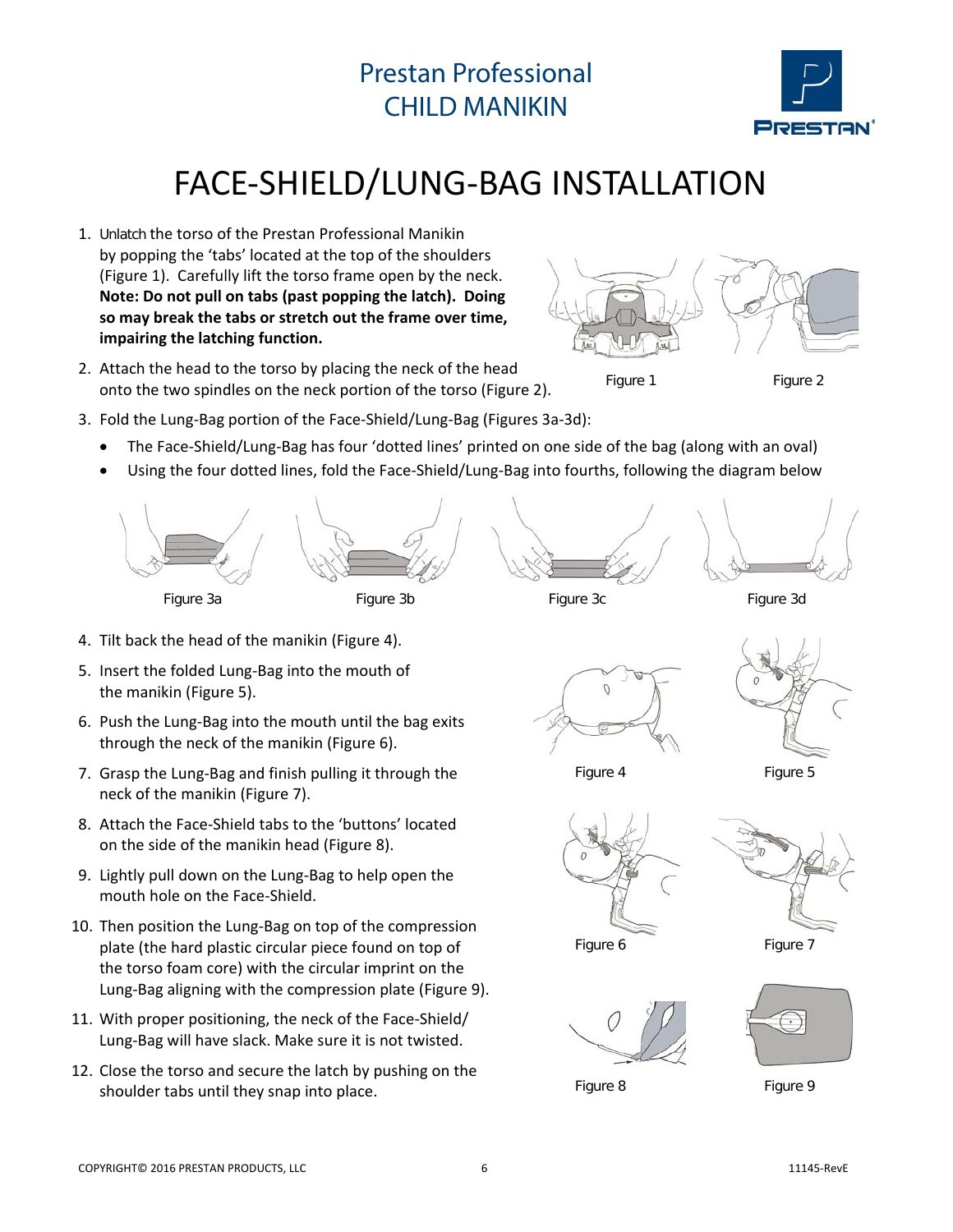

# TROUBLESHOOTING GUIDE

| <b>SYMPTOM</b>                                                                                                                                                                                                                                                                                                                            | <b>POSSIBLE ISSUES OR COMMENTS</b>                                                                                   | <b>SOLUTIONS</b>                                                                                                                                                                                                                                                                  |  |
|-------------------------------------------------------------------------------------------------------------------------------------------------------------------------------------------------------------------------------------------------------------------------------------------------------------------------------------------|----------------------------------------------------------------------------------------------------------------------|-----------------------------------------------------------------------------------------------------------------------------------------------------------------------------------------------------------------------------------------------------------------------------------|--|
| <b>CPR Rate Monitor</b>                                                                                                                                                                                                                                                                                                                   |                                                                                                                      |                                                                                                                                                                                                                                                                                   |  |
| Cannot find CPR Rate<br>Monitor (Monitor) - no<br>lights in the shoulder area                                                                                                                                                                                                                                                             | You have purchased a Prestan<br>$\bullet$<br>Professional Child Manikin without the<br><b>CPR Rate Monitor</b>       | If you were expecting a monitored<br>$\bullet$<br>manikin, check with the distributor<br>where you purchased the manikin to<br>insure you received what you paid for<br>Note: CPR Rate Monitors may be<br>purchased separately from your<br><b>Prestan Authorized Distributor</b> |  |
| <b>CPR Rate Monitor</b><br>(Monitor) lights are not<br>working properly<br>To help understand how<br>the Monitor works, please<br>note that the Monitor<br>lights are powered by a<br>small current generated by<br>the Clicker<br>Please follow the<br>troubleshooting tips at<br>right in the order they are<br>listed for best results | Chest compressions are not deep<br>$\bullet$<br>enough to signal Monitor                                             | Compress the chest until the click is<br>$\bullet$<br>audible from the Clicker at 2"-2.4"                                                                                                                                                                                         |  |
|                                                                                                                                                                                                                                                                                                                                           | Batteries are not installed, need<br>$\bullet$<br>replacing or are not inserted correctly in<br>the CPR Rate Monitor | Install or replace batteries into Monitor<br>(back of manikin, left shoulder area) -<br>requires 2-AA (1.5V) batteries                                                                                                                                                            |  |
|                                                                                                                                                                                                                                                                                                                                           | The Clicker-Monitor connection is<br>broken                                                                          | On the manikin's back, remove the long<br>skinny Wire Cover between the Clicker<br>and Monitor - squeeze connectors to<br>disconnect the wires then reconnect to<br>insure Clicker-Monitor communications                                                                         |  |
|                                                                                                                                                                                                                                                                                                                                           | Clicker may be clogged with plastic dust,<br>interrupting the signal to the Monitor                                  | Remove Clicker and blow out dust -<br>then replace Clicker and reconnect with<br>Monitor                                                                                                                                                                                          |  |
|                                                                                                                                                                                                                                                                                                                                           | Either the Clicker or the Monitor needs<br>to be replaced                                                            | Exchange Clickers and Monitors with<br>working manikins (if available) to<br>determine whether the Clicker<br>(RPP-CCLICK1) or the Monitor<br>(RPP-CMON-1) needs to be replaced*                                                                                                  |  |
| <b>CPR Rate Monitor</b><br>(Monitor) lights are all on                                                                                                                                                                                                                                                                                    | Batteries are running low<br>$\bullet$                                                                               | Replace batteries                                                                                                                                                                                                                                                                 |  |
| <b>CPR Rate Monitor</b><br>This is normal after replacing batteries<br>$\bullet$<br>(Monitor) red light is<br>or manikin is paused - may blink up to<br>blinking<br>16 times to indicate ready status                                                                                                                                     |                                                                                                                      | Commence or resume compressions -<br>$\bullet$<br>blinking will stop and feedback rate<br>signals will begin                                                                                                                                                                      |  |

\* Contact your Prestan Authorized Distributor to either purchase the replacement part or receive it at no charge if the manikin is within Prestan's 3‐year warranty period and is a qualifying warranty repair.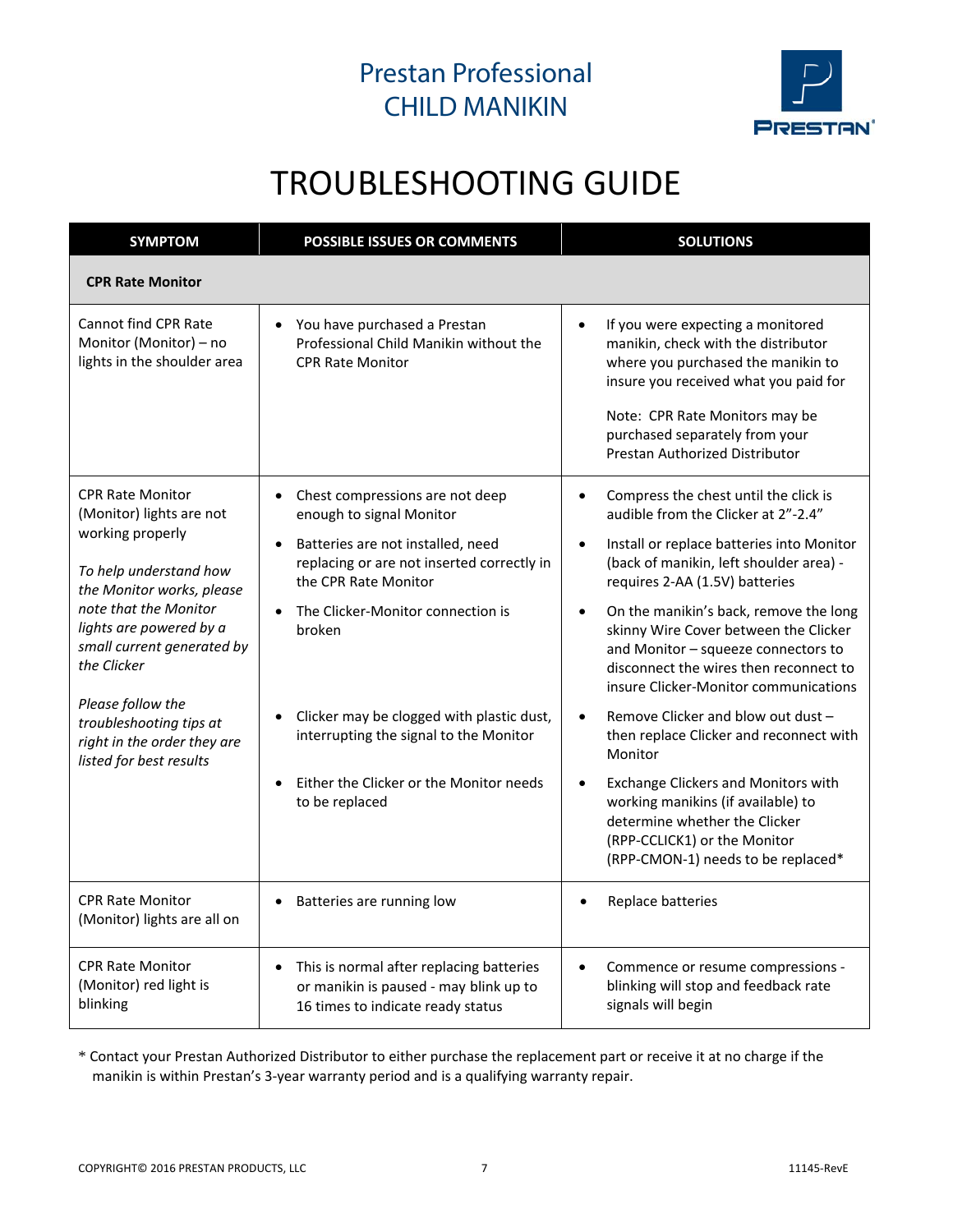

# TROUBLESHOOTING GUIDE

(Continued)

| <b>SYMPTOM</b>                                 | <b>POSSIBLE ISSUES OR COMMENTS</b>                                                                                       | <b>SOLUTIONS</b>                                                                                                                                                     |  |  |  |  |
|------------------------------------------------|--------------------------------------------------------------------------------------------------------------------------|----------------------------------------------------------------------------------------------------------------------------------------------------------------------|--|--|--|--|
| <b>Torso and Face-Shield/Lung-Bag</b>          |                                                                                                                          |                                                                                                                                                                      |  |  |  |  |
| Cannot hear a click when<br>doing compressions | Hand position and/or compression<br>$\bullet$<br>angle may be incorrect                                                  | Confirm correct hand placement and<br>compress straight down from directly<br>above the manikin                                                                      |  |  |  |  |
|                                                | Compressions may not be deep enough<br>to activate the clicker                                                           | Compress between 2 and 2.4 inches<br>depth                                                                                                                           |  |  |  |  |
|                                                | Clicker may be broken                                                                                                    | Replace Clicker in back of manikin<br>(RPP-CCLICK-1)*                                                                                                                |  |  |  |  |
| Chest will not rise when<br>breaths are given  | Head is not tilted back enough to open<br>$\bullet$<br>airway                                                            | Push on forehead and/or lift at chin to<br>tilt head back enough to open airway                                                                                      |  |  |  |  |
|                                                | Face Shield is not attached                                                                                              | Attach Face Shield at "buttons" on the<br>side of the manikin's head below ears                                                                                      |  |  |  |  |
|                                                | Lung Bag may be damaged or torn<br>(Note: there are holes in the Child Lung<br>Bag necks by design to allow deflation)   | Blow into the Face-Shield/Lung-Bag<br>while it is outside the manikin to make<br>sure it inflates properly - if not, discard<br>and use another Face-Shield/Lung-Bag |  |  |  |  |
|                                                | Lung Bag is not lying flat or properly<br>positioned over the compression plate<br>and/or neck of bag is twisted         | Revisit instructions for installing a Face-<br>Shield/Lung-Bag earlier in this manual                                                                                |  |  |  |  |
|                                                | Lung Bag has accumulated moisture in<br>the neck, which may cause the sides to<br>stick together and prevent air passage | A new Face-Shield/Lung-Bag should be<br>installed after each class, or more often<br>if needed due to excessive moisture<br>buildup                                  |  |  |  |  |
| Manikin torso will not stay<br>closed          | Tabbed latches at shoulders may not be<br>$\bullet$<br>securely closed                                                   | Close tabs at shoulders - a snap will be<br>heard when shoulder tabs are properly<br>latched                                                                         |  |  |  |  |
| Manikin torso opens when<br>breaths are given  | Chest frame may be stretched from<br>improper opening of torso                                                           | Open torso and attempt to reverse<br>stretched out frame by pushing it in the<br>opposite direction                                                                  |  |  |  |  |
|                                                | Tabbed latches at shoulders are broken<br>from improper opening of torso                                                 | Torso Frame needs to be replaced<br>(RPP-CFRAME-1)*                                                                                                                  |  |  |  |  |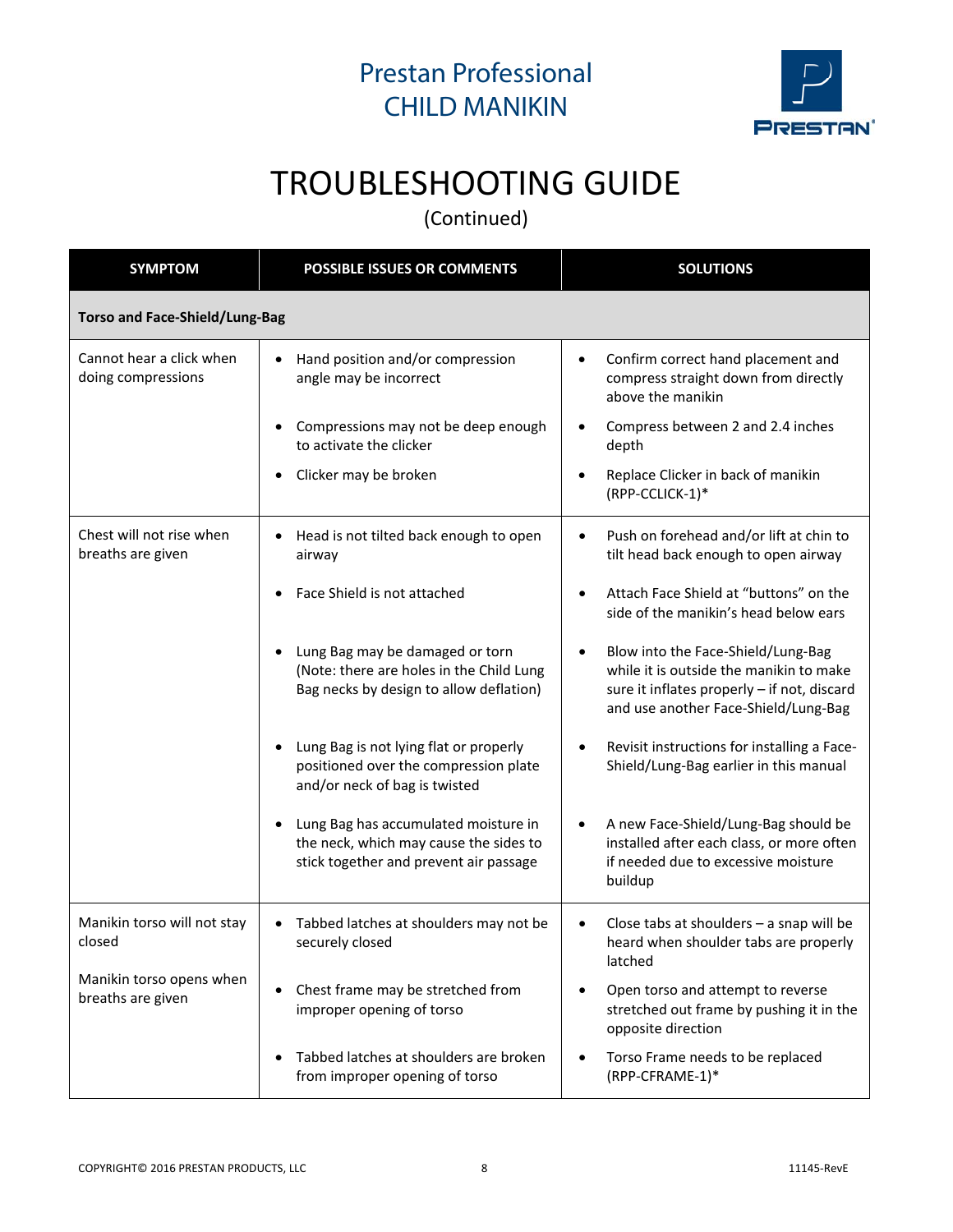

# TROUBLESHOOTING GUIDE

(Continued)

| <b>SYMPTOM</b>        | <b>POSSIBLE ISSUES OR COMMENTS</b>                                                                                                                                                                     | <b>SOLUTIONS</b>                                                                                                               |  |
|-----------------------|--------------------------------------------------------------------------------------------------------------------------------------------------------------------------------------------------------|--------------------------------------------------------------------------------------------------------------------------------|--|
| <b>Torso</b>          |                                                                                                                                                                                                        |                                                                                                                                |  |
| Rattling in chest     | Compression Sleeve may be broken<br>$\bullet$                                                                                                                                                          | Replace sleeve in chest with part<br>RPP-CCOM-1 (compression assembly<br>includes chest plate, spring, sleeve and<br>clicker)* |  |
| Chest Plate is broken | Typically results from a combination of<br>$\bullet$<br>incorrect (not centered) hand<br>placement, compression angle not<br>straight down from directly above<br>and/or overzealous compression force | Replace chest plate with RPP-CCOM-1<br>(compression assembly includes chest<br>plate, spring, sleeve and clicker)*             |  |

\* Contact your Prestan Authorized Distributor to either purchase the replacement part or receive it at no charge if the manikin is within Prestan's 3‐year warranty period and is a qualifying warranty repair.